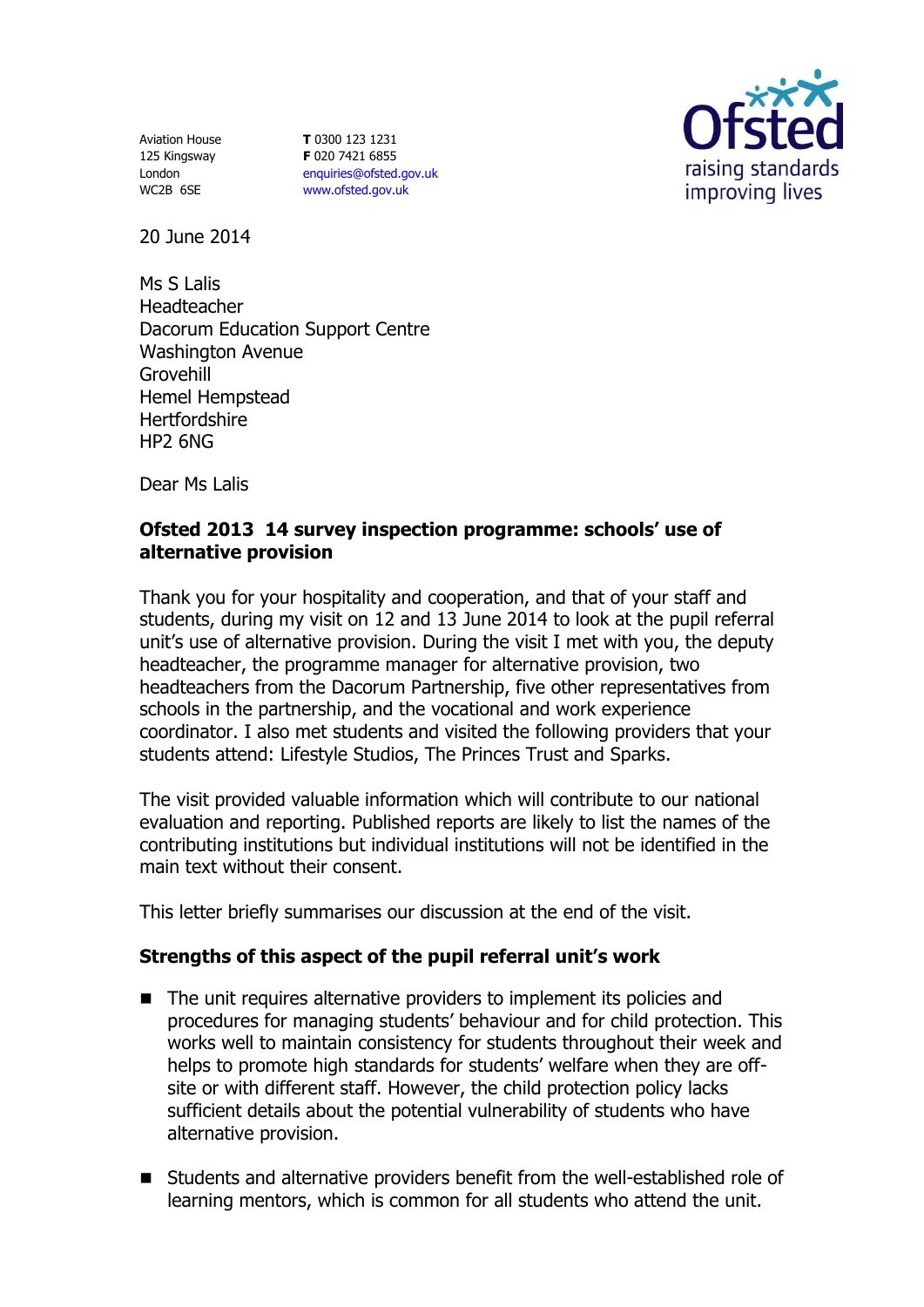The learning mentors play an important role in exchanging information, preparing students for placements so that they settle well and attend well, and making sure that students' concerns or worries are addressed quickly.

- For most students, the English and mathematics teaching takes place at the unit and not on alternative provision.
- The unit has a clear rationale for commissioning alternative provision and for the selection of the students who use it. Students, parents and providers must commit to the duration of the course and both are expected to work through any setbacks along the way with a view to developing students' resilience. With this in mind, students are selected because of their readiness to take full advantage of this approach.
- A deliberately lengthy process takes place before students attend alternative providers. Linked to the point above, the process aims to identify suitable students well in advance.
- The unit has a flexible approach to alternative provision. They use a small number of providers, which they find and manage themselves. The list changes annually according to how providers have met the needs of students in the past, how up-to-date they are in their vocational expertise and whether they match the interests of the next cohort.
- Students benefit from being on the roll of their home school as well as on the roll of the unit. Joint responsibilities between schools and the unit make sure that students feel well supported and looked after. It also means that staff at the schools and the unit actively work in partnership to make sure that placements are successful.
- Students view alternative provision as a positive choice that is to their advantage. They stick with their choices and rise to the expectation that they have to attend school or the unit for all other parts of their week. This supports students to achieve well in academic studies. Students and staff say that this might not have happened without part of their week with alternative providers.
- The unit has improved the independent advice and quidance for students. The frequent sessions with the adviser work in tandem with students' experiences on alternative provision.
- Over the past three years, more students each year achieve GCSEs in English and mathematics. Last year, all Year 11 students on alternative provision achieved an English and mathematics qualification. Four of the 13 students gained a GCSE in English and 11 in mathematics. For most students, this represents at least expected progress from their starting points. Twelve of the 13 students went on to further education or employment. This year, the latest assessments show that most students are on target to achieve their expected grades for English and mathematics.